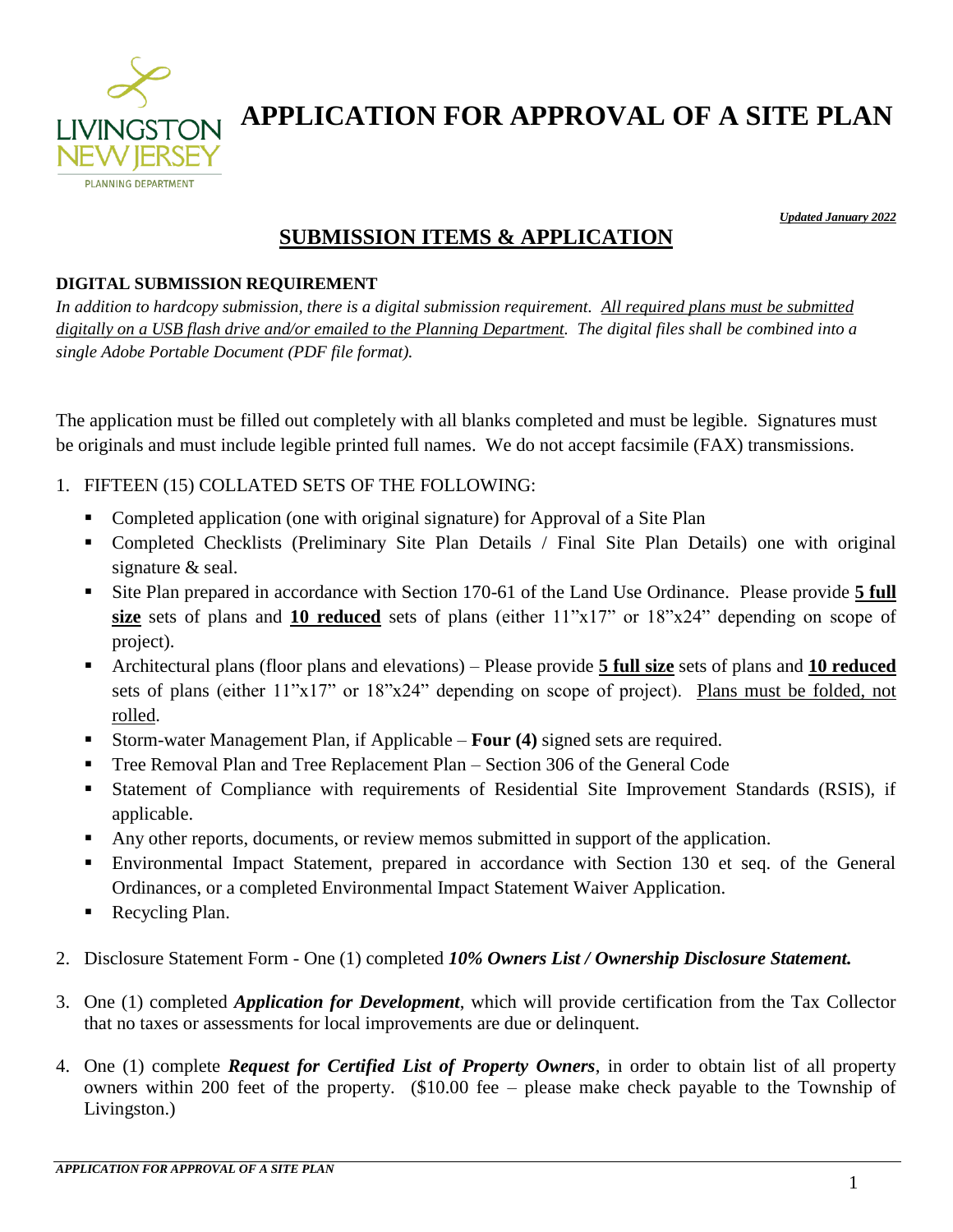

- 5. One (1) completed *W-9 Form* (Request for Taxpayer Identification Number and Certification).
- 6. **Application Fee and Escrow Deposit** as required by Ordinance. Fee Schedule available at: <http://livingstontownship.org/planningdept/>
- 7. DIGITAL COPIES OF YOUR SUBMISSION WILL BE FORWARDED TO: Livingston Environmental Commission (LEC) and Livingston Business Improvement District (BID)
- 8. **ESSEX COUNTY PLANNING BOARD** In the event that this project is located or bounded on any side by a County road or a municipal boundary, a county application must be completed and submitted to the Essex County Planning Board directly. All subdivisions must be submitted to the County of Essex as well. Applications are available on the Essex County website:

Essex County Planning Board 900 Bloomfield Avenue Verona, NJ 07044-1393 (973)226-8500 EXT 262 (973)226-7469 (Fax)

9. **STATE HIGHWAY -** If the project is located on a state highway, an application must be submitted to: New Jersey Highway Authority 1035 Parkway Avenue Trenton, NJ 08625

#### **ATTACHMENTS:**

- Application for Review of a Site Plan
- **•** Preliminary Site Plan Details Check List
- Final Site Plan & Check List
- Environmental Impact Statement Waiver Application
- **Recycling Plan**
- **Ownership Disclosure Statement**
- Application for Development (Certification of Taxes and Assessments)
- Request for Certified List of Property Owners within 200'
- W-9 Form
- BID Façade Matrix

Copies of the Board's *Model Conditions of Approval* or *Rules of Procedure* is available on-line at: livingstonnj.org

This application does not relieve the applicant from complying with other Township Ordinances such as the Lot Surface Drainage, Stormwater or Tree Removal Ordinances. Obtaining the necessary approvals and permits under such Ordinances is the responsibility of the applicant.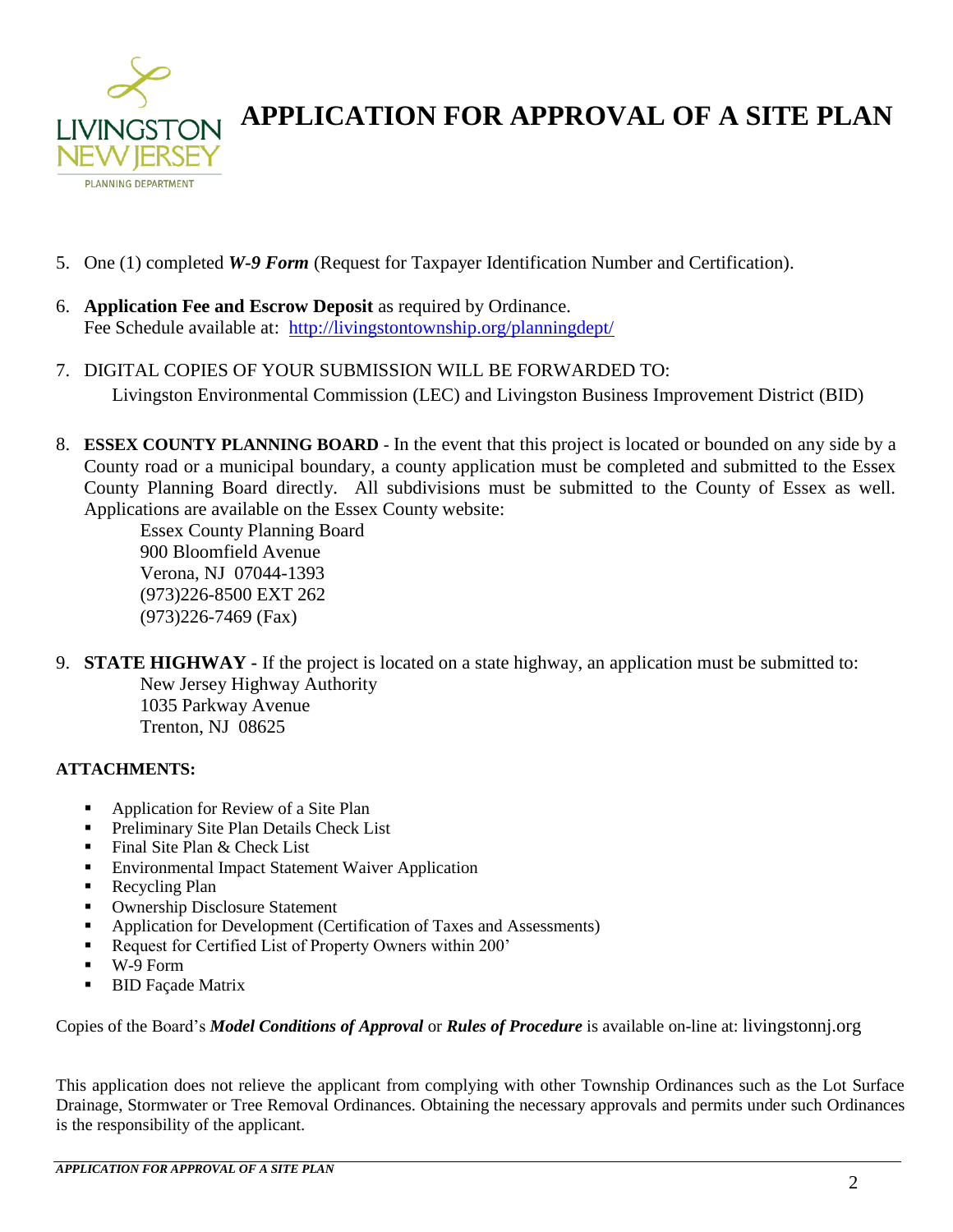

| DATE OF SUBMISSION                  |                | <b>APPLICATION NUMBER</b>    |  |
|-------------------------------------|----------------|------------------------------|--|
| <b>FOR OFFICE USE</b>               |                |                              |  |
| <b>Preliminary Approval</b>         | Final Approval | Preliminary & Final Approval |  |
| <b>BLOCK</b>                        | LOT(S)         | <b>ZONE</b>                  |  |
| <b>PROJECT LOCATION</b>             |                |                              |  |
| <b>APPLICANT</b>                    |                | <b>TELEPHONE</b>             |  |
| <b>ADDRESS</b>                      |                | <b>EMAIL</b>                 |  |
| <b>OWNER</b>                        |                | <b>TELEPHONE</b>             |  |
| <b>ADDRESS</b>                      |                | <b>EMAIL</b>                 |  |
| <b>APPLICANT'S ATTORNEY</b>         |                |                              |  |
| <b>ADDRESS</b>                      |                | <b>TELEPHONE</b>             |  |
|                                     |                | <b>EMAIL</b>                 |  |
| APPLICANT'S ENGINEER AND/OR PLANNER |                |                              |  |
| <b>ADDRESS</b>                      |                | <b>TELEPHONE</b>             |  |
|                                     |                | <b>EMAIL</b>                 |  |
| <b>APPLICANT'S ARCHITECT</b>        |                |                              |  |
| <b>ADDRESS</b>                      |                | <b>TELEPHONE</b>             |  |
|                                     |                | <b>EMAIL</b>                 |  |
| <b>ADDITIONAL EXPERTS</b>           |                |                              |  |
| <b>ADDRESS</b>                      |                | <b>TELEPHONE</b>             |  |
|                                     |                | <b>EMAIL</b>                 |  |